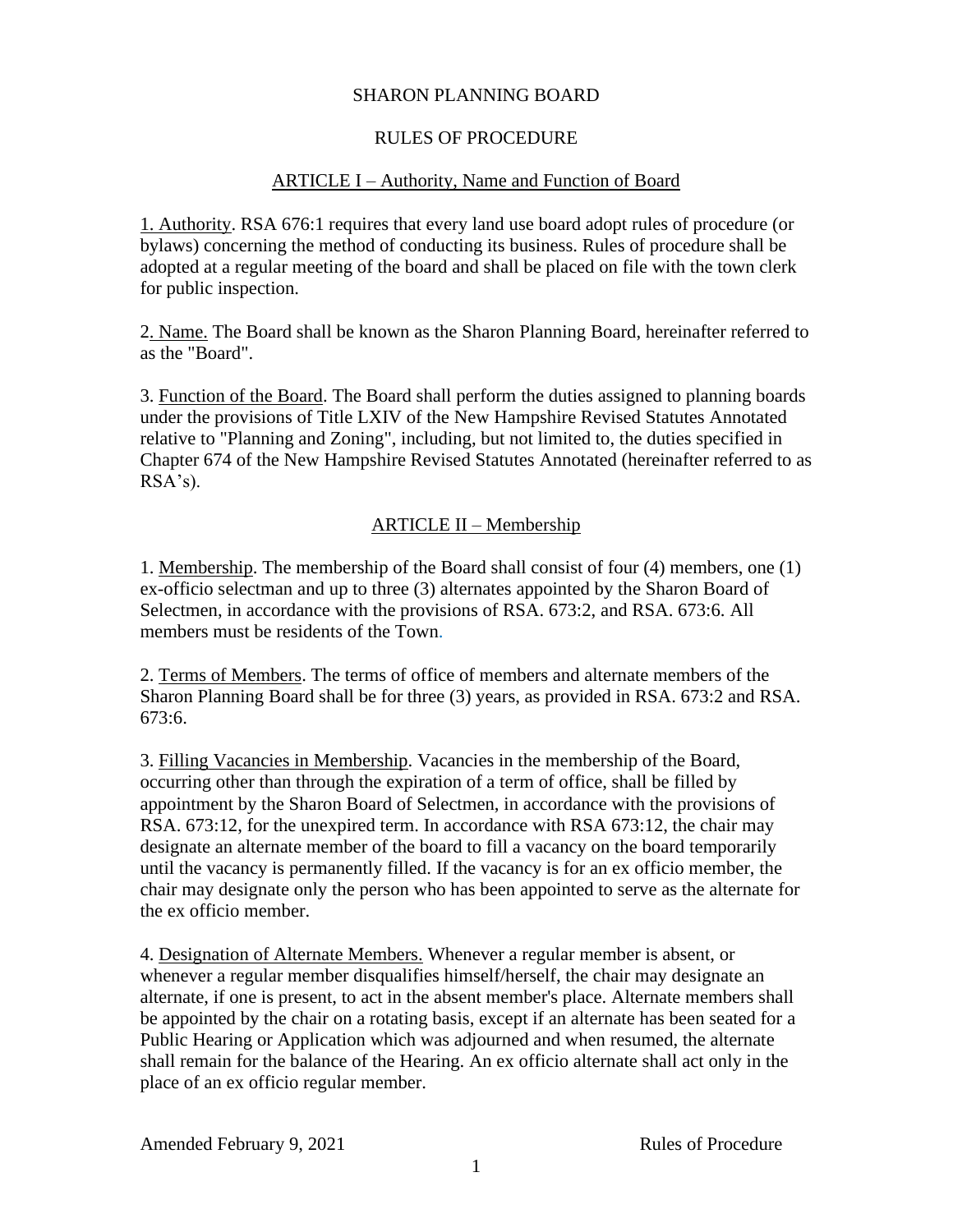5. Removal of Members. In accordance with the provisions of RSA 673:13, after public hearing, appointed members and alternate members of the Board may be removed by the appointing authority upon written findings of inefficiency, neglect of duty or malfeasance in office. The Sharon Board of Selectmen may, for any cause enumerated in this section, remove the Board member selected by it.

# ARTICLE III – Officers

1. Officers. In accordance to the provisions of RSA 673:8, the officers of the Board shall consist of a Chair, and a Vice-Chair, who shall be elected annually at the first regularly scheduled meeting of the Board after the March Town Meeting.

2. Chair. The Chair shall be elected annually by a majority vote of the Board. He/She shall preside over all meetings and hearings, appoint such committees as directed by the Board, and carry out other duties appropriate for the chair. An ex-officio member may not serve as Chairperson (RSA 673:9).

3. Vice Chair. In the absence of the Chair, the Vice-Chair shall preside at all meetings and hearing of the Board and shall assume the duties of the Chair during such proceedings.

4. Secretary. The Secretary shall serve as staff to the Board and be responsible for administrative tasks and other duties as may be assigned by the Board. If appointed by the Selectmen, the Secretary may also serve as an Alternate to the Board.

5. Acting Secretary. In the absence of the Secretary, the Chair shall appoint an Acting Secretary who will perform the duties of the Secretary. If the appointee is a member or alternate, they continue the privileges of their position.

6. Chain of Command. In the absence of the Chair, the order of succession shall be as follows:

1. Vice-Chair

2. A member elected by a majority of the members present at the meeting of the Board. The person acting as Chair pursuant to this section shall assume the duties of the Chair until such time as the Chairman or/or Vice-Chair are present.

7. Vacancies among Officers. Should the office of Chair, or Vice-Chair become vacant, the Board shall elect a successor from its membership to serve the unexpired term of said office.

8. Rights and Responsibilities of Alternates. It is the policy of the Board that any alternate member of the board being present at a regular or special meeting shall have the privilege of sitting at the table, and participating in the discussion, but without the privilege of making or seconding motions, or voting upon motions before the Board, pursuant to RSA 673:6V. All alternates are encouraged to attend all regular and special meetings in order to be current of board activities and decisions.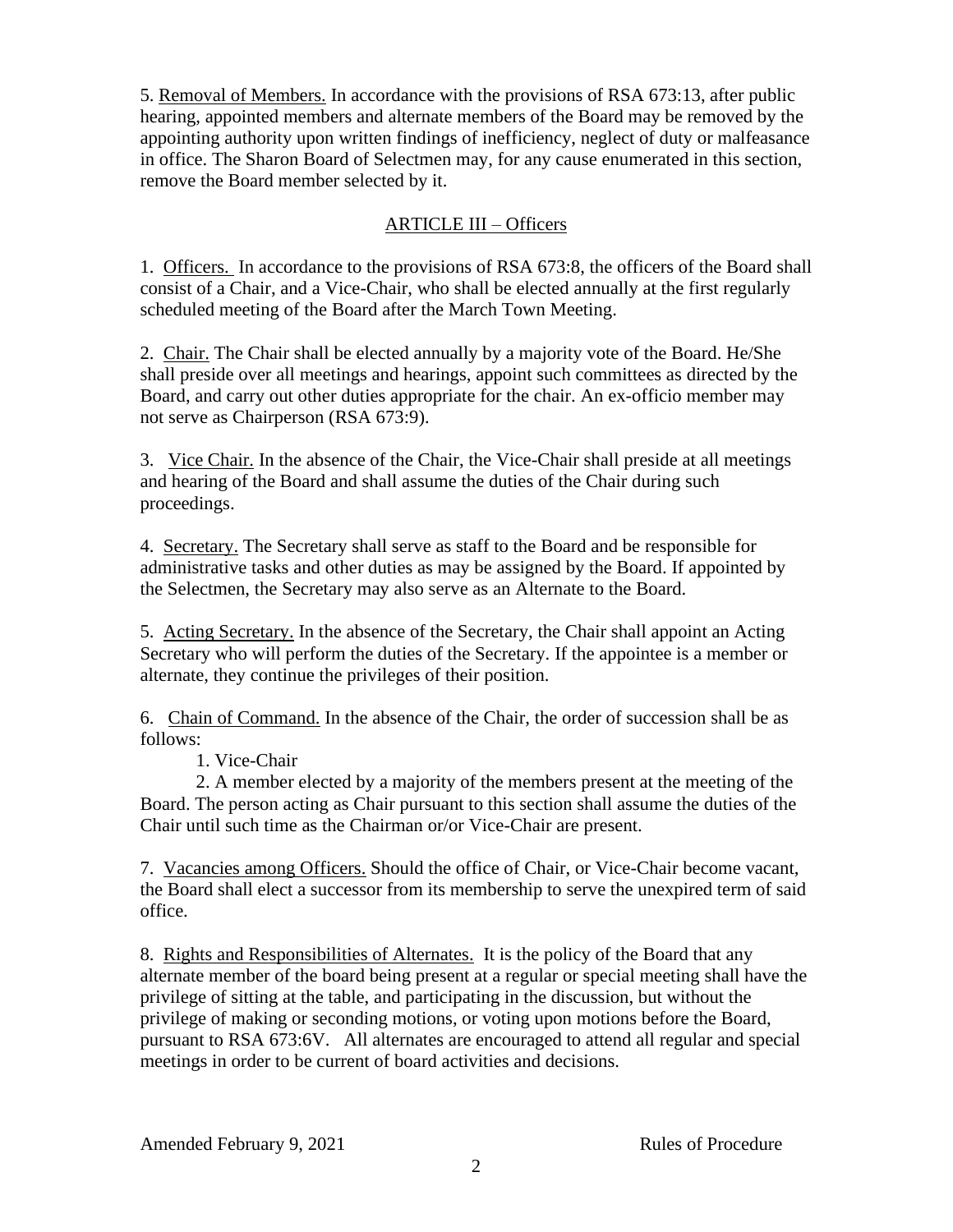9. Rights and Responsibilities of Sharon Citizens. All citizens of the Town of Sharon are encouraged to attend and participate in the discussions of the board (unless the Board goes into Nonpublic Session (Executive Session), as prescribed in RSA 91-A), and the chair will attempt to facilitate these exchanges with the board, by requesting that the citizen indicate their desire to speak by the raising of a hand. It should be noted that during a public hearing on an Application before the Board, all public utterances should be directed to the board and not to the applicant.

#### ARTICLE IV - Meetings of the Board

1. Regular Meetings. Regular meetings of the Board shall be held on the second Tuesday of each month at such time and place as the Board shall designate in the official notice of such meeting posted and otherwise noticed pursuant to and in accordance with the provisions of Chapter 91-A of the New Hampshire Revised Statues Annotated. In the event that such day is a legal holiday or for other good cause, the regular meeting of the Board may be either be cancelled or held at an alternate time, duly noticed, at the call of the Chair.

2. Special Meetings. Special meeting of the Board shall be held at the call of the Chair at such time and place as designated by the Chair in the official notice of such meeting posted pursuant to and in accordance with the provisions of Chapter 91-A of the New Hampshire Revised Statutes Annotated (a minimum of twenty-four (24) hours is required). Special meetings of the Board may also be called by the Chair or Vice-Chair upon written request of three (3) members, made to the Chair. Notice of any such special meeting shall be posted and otherwise noticed pursuant to and in accordance with the provision of Chapter 91-A of the New Hampshire Revised Statues Annotated and emailed to all members and alternates of the Board at least five (5) days prior to the date of this Special Meeting.

3. Quorum. At all meetings of the Board, either regular, or special, three (3) members, including no more than one (1) alternate sitting in place of a member, shall constitute a quorum for the conduct of business.

4. Lack of Quorum. If a quorum is not present, the Chair may adjourn the meeting to a day and hour fixed by the Chair.

5. Order of Business. Unless otherwise specifically stated in the notice/agenda of the meeting the order of business for all meetings shall be as follows:

- I. Call to order (by the Chair)
- II. Seating of alternates
- III. Call for amendments to prior minutes.
- IV. Communications from the chair.
- V. Reports of officers and committees
- VI. Continued applications
- VII. Unfinished business
- VIII New applications
- IX. Other business
- X. Adjournment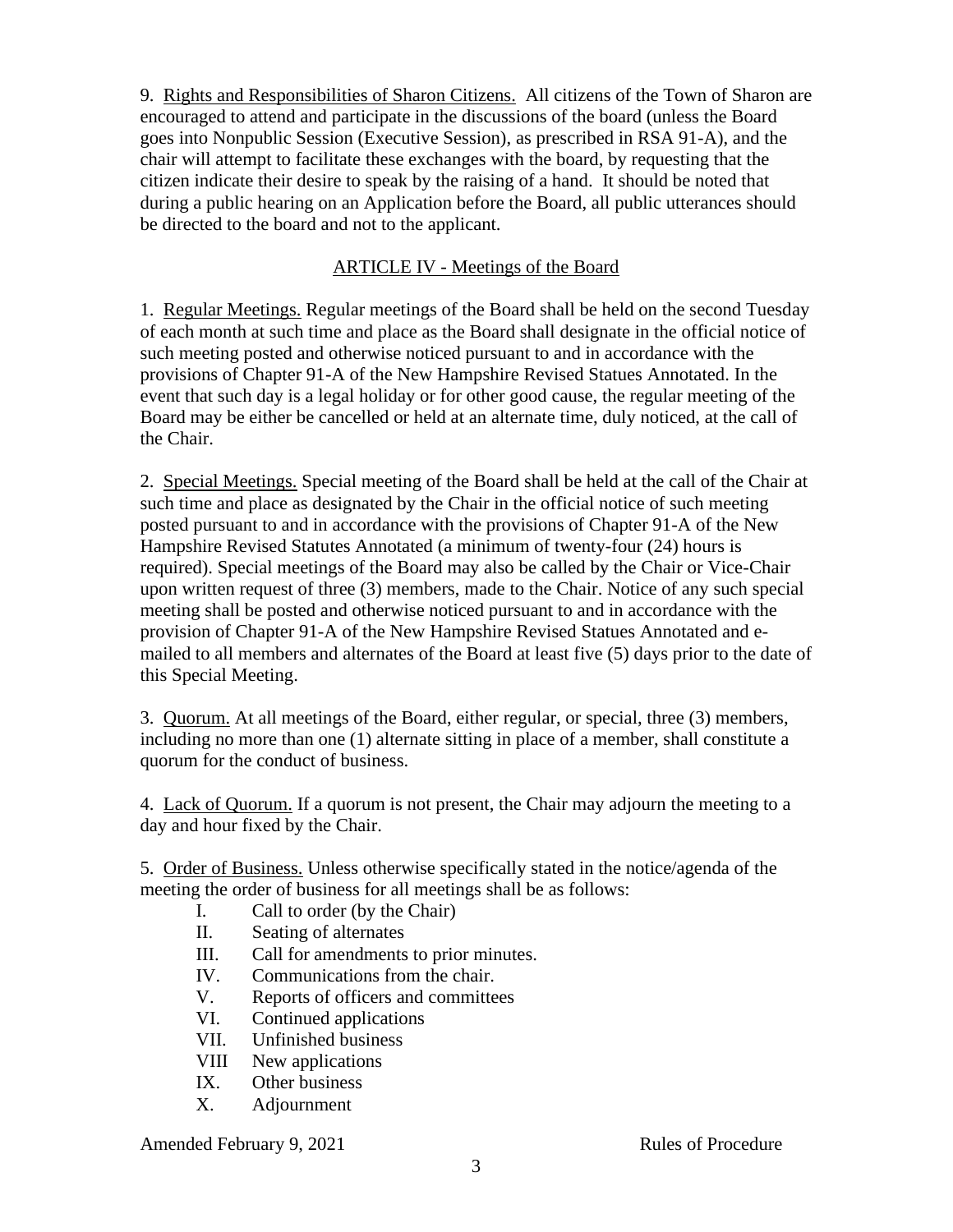6. Minutes. The Secretary to the Board shall prepare a preliminary draft of minutes, and circulated to the full Board (including alternates) for review. These minutes shall be prepared and made available for the public within five (5) business days after the meeting. Minutes for the prior meeting(s) shall be reviewed at both regular and special meetings. Once the Board has approved the minutes or approved the minutes with changes, the secretary shall place a copy of the approved minutes, incorporating any changes, into the permanent file and remove any drafts thereof.

7. Motions before the Board. Prior to any vote being called by the Chair, a formal motion must be made and seconded by voting members of the board, and recorded in the minutes.

8. Manner of Voting. At the discretion of the Chair, or upon request of any member, voting by the Board shall be by roll call vote, the results of which shall be recorded in the Minutes.

### 9. Disqualification of Member.

- (a) In accordance with the provision of RSA. 673:14, no member of the Board shall participate in deciding, or shall sit upon the hearing, of any question which the Board is to decide in a judicial capacity, if that member has a direct personal or pecuniary interest in the outcome which differs from the interest of other citizens, or if such member would be disqualified for any cause to act as a juror upon the trial of the same matter in any action at law. Reasons for disqualification do not include exemption from services of juror or knowledge of the facts involved gained in the performance of the member's official duties.
- (b) When uncertainty arises as to the application of paragraph (a) above to a Board member in particular circumstances, the Board shall, upon the request of that member or another member of the Board, vote on the question of whether that member should be disqualified. Any such request and vote shall be made prior to or at the commencement of any required public hearing. Such a vote shall be advisory and non-binding, and may not be requested by persons other than Board members, except as provided by local ordinance or by a procedural rule adopted under RSA 676:1.
- (c) Any member disqualified pursuant to this section shall absent himself from the Board table during the public hearing and during all deliberations on the matter in question. Such disqualification shall be noted in the minutes of the hearing. A disqualified member, in his/her capacity as a citizen of the Town, may sit in the public area and participate with the privileges of a citizen.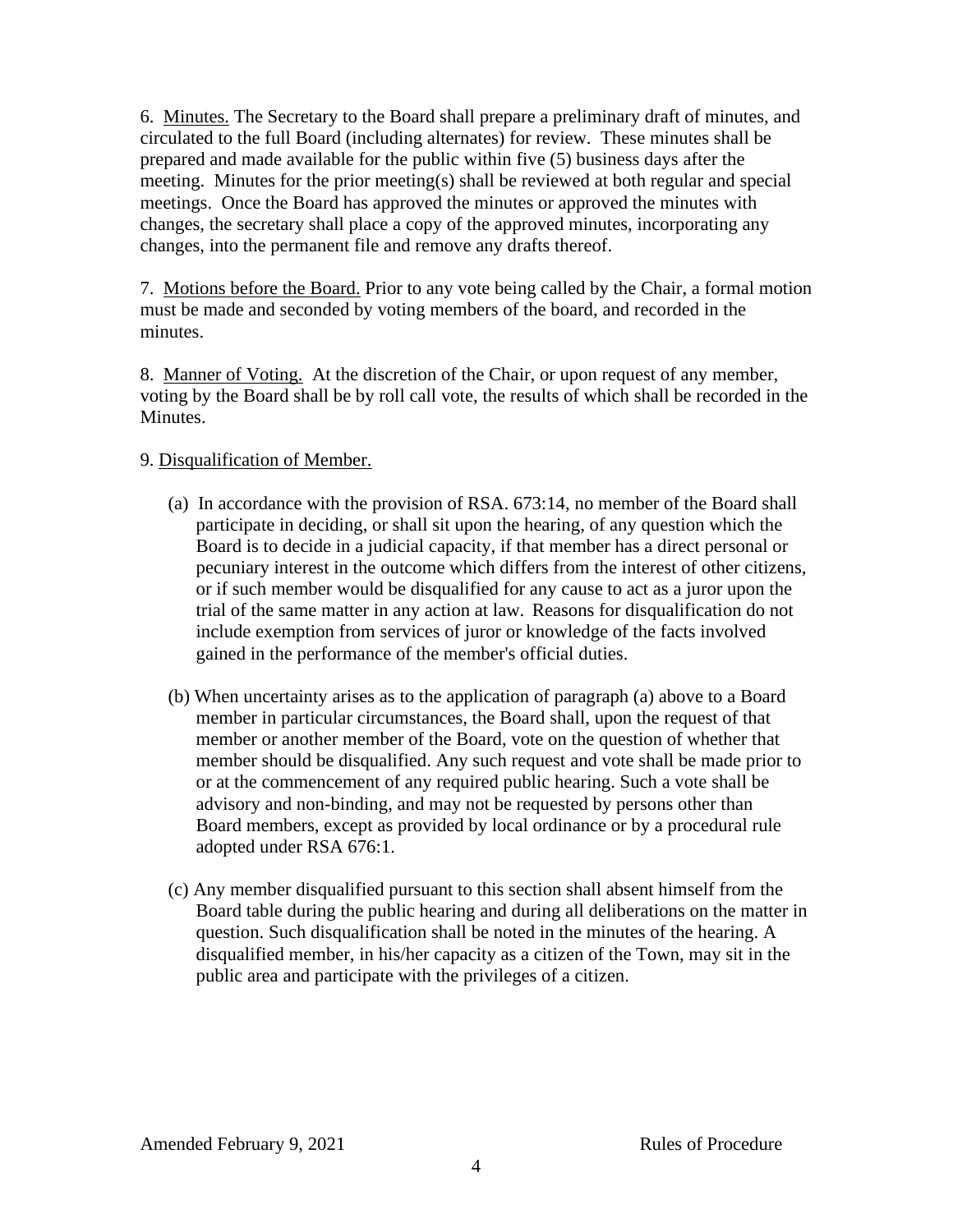# ARTICLE V – Applications for Hearings before the Board

1. Applications for hearings before the Board shall be made on forms provided by the Board and shall be presented to the Town Clerk, Town Administrator or the Chair, who shall sign and record the date of receipt. As the offices of the Town of Sharon are normally only open on Tuesday evenings, applications received by post or hand delivered, will be dated as having been received on that day, and any action thereafter be counted as of that date.

2. Applications should be dated as received at least ten (10) days prior to a scheduled meeting of the Board to assure that there is adequate time to adjust the Board's agenda. [RSA 676:4,1(D)]

3. Applications shall be reviewed and if found to be complete and accepted by majority vote of the Board will be scheduled for consideration within forty (40) days. For applications of minor changes, such as lot line adjustments wherein no additional building lots are created, the acceptance of an application as complete may, at the Chair's discretion, occur on the date scheduled for the public hearing prior to the opening of the hearing.

4. The Board shall reject all applications not properly completed, excepting for the absence of other governmental permits, as stipulated in RSA 676:4.

5. The Board is required to determine whether an application before it is a "development of regional impact" (RSA 36:54), in which case, hearing notification to neighboring municipalities and to the regional planning commission must be made fourteen (14) days in advance and representatives from neighboring municipalities and the regional planning commission have the right to testify, but not the right to appeal. Doubt concerning the potential impact is required to be resolved with finding such potential.

6. Under the authority granted in NH RSA 676:4,III (or as amended), the Board may provide for expedited review and approval of proposals involving minor changes or proposals which do not involve creation of lots for building development purposes. Such expedited review may allow submission and approval at one or more board meetings, but no application may be approved without the full notice to the abutters, holders of conservation, preservation, or agricultural preservation restrictions, and the public. A hearing, with notice shall be held if requested by the applicant, abutters, or holders of conservation, preservation, or agricultural preservation restrictions any time prior to approval or disapproval or if the planning board determines to hold a hearing.

# ARTICLE VI – Notice

1. Public notice of any public hearings on each application shall be given in the local newspaper (Monadnock Ledger-Transcript) and by posting on the Bulletin Board at the Sharon Meeting House and on the official Town of Sharon Website not less than ten (10) days prior to the date fixed for submission and consideration of the application.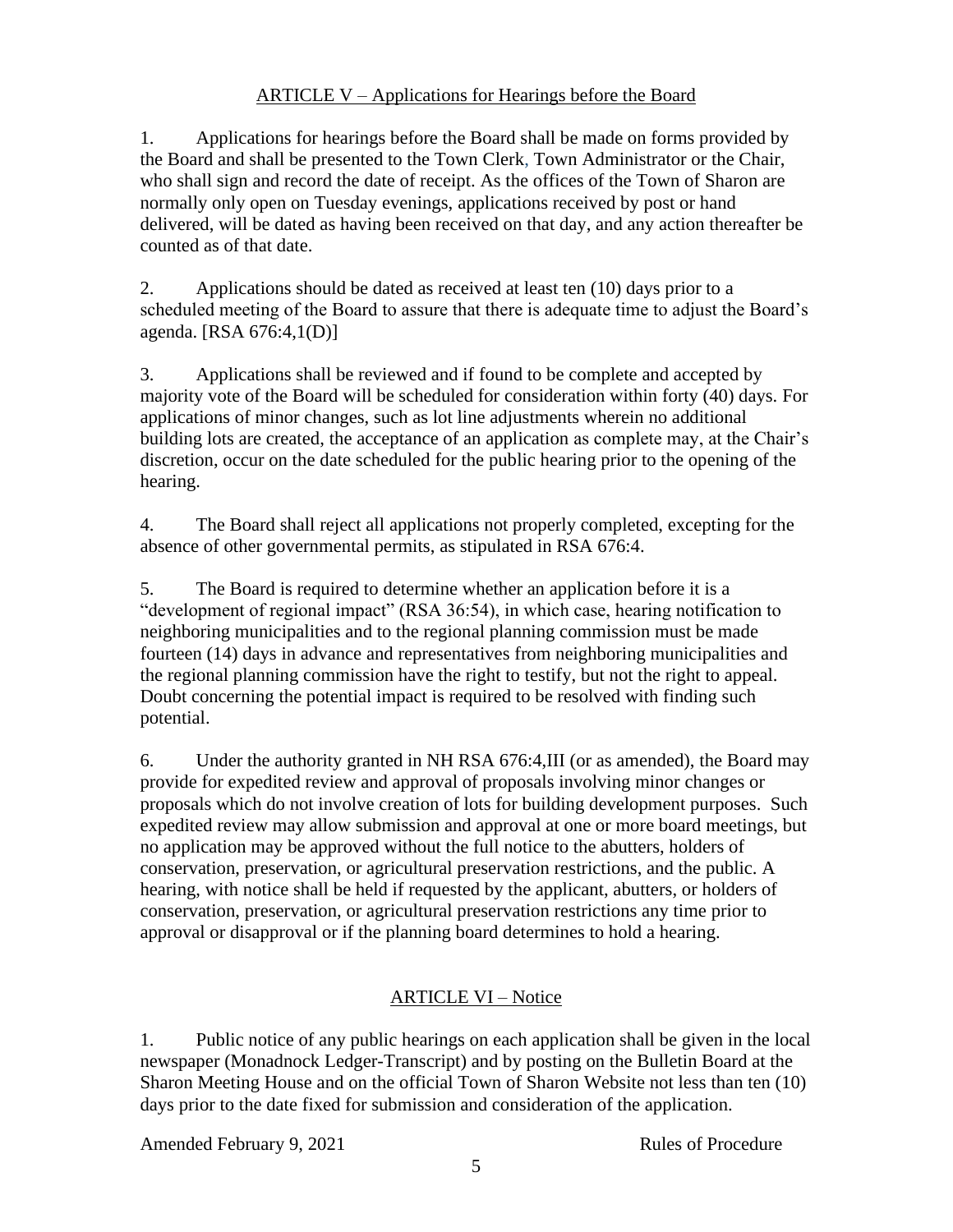2. Personal notice shall be made by certified mail, return receipt requested to the applicant, all abutters and to all professionals whose seal appears on any plat, not less than ten (10) calendar days prior to the date fixed for submission of the application to the Board.

## ARTICLE VII – Public Hearings

The conduct of public hearing shall be governed by the following rules:

1. The Chair shall call the session to order and announce the intent of the hearing.

2. The Chair shall identify the members of the sitting Board, identify any alternates sitting at the table, and explain the policy of the Board to permit alternates to participate in the questioning of the applicant, and in the ensuing discussions, but not make, second or vote on any motion.

3. The Chair asks if any board member has a conflict of interest and/or bias that would disqualify them from participation in the discussions and, if the session is regarding an application, asks the applicant if they are satisfied with the board as constituted.

4. The Chair then opens the public hearing and request the Secretary to identify the applicant and/or agent, report on the manner in which the public and personal notice was given and read the application.

5. The Applicant or Applicant's agent is asked to present the proposal to the board, discuss the application and respond to any questions from the Board.

6. Members of the Board may ask questions at any point during the presentation, subject to control by the Chair.

7. Upon completion of the presentation by the applicant, any abutter or any person with a direct interest in the matter may testify in person or in writing (read by the secretary). Each person who speaks shall be required to state his/her name and address and indicate when he/she is a party to the matter or any agent or counsel to a party to the matter.

8. Other parties, such as representative of town departments or other town boards and commissions who have an interest in the proposal shall be allowed to present their comments in person or in writing (to be read by the Secretary).

9. The Chair will confirm that all parties have had opportunities to speak, and will then indicate whether the hearing is closed or adjourned pending the submission of additional material, or information or the correction of noted deficiency.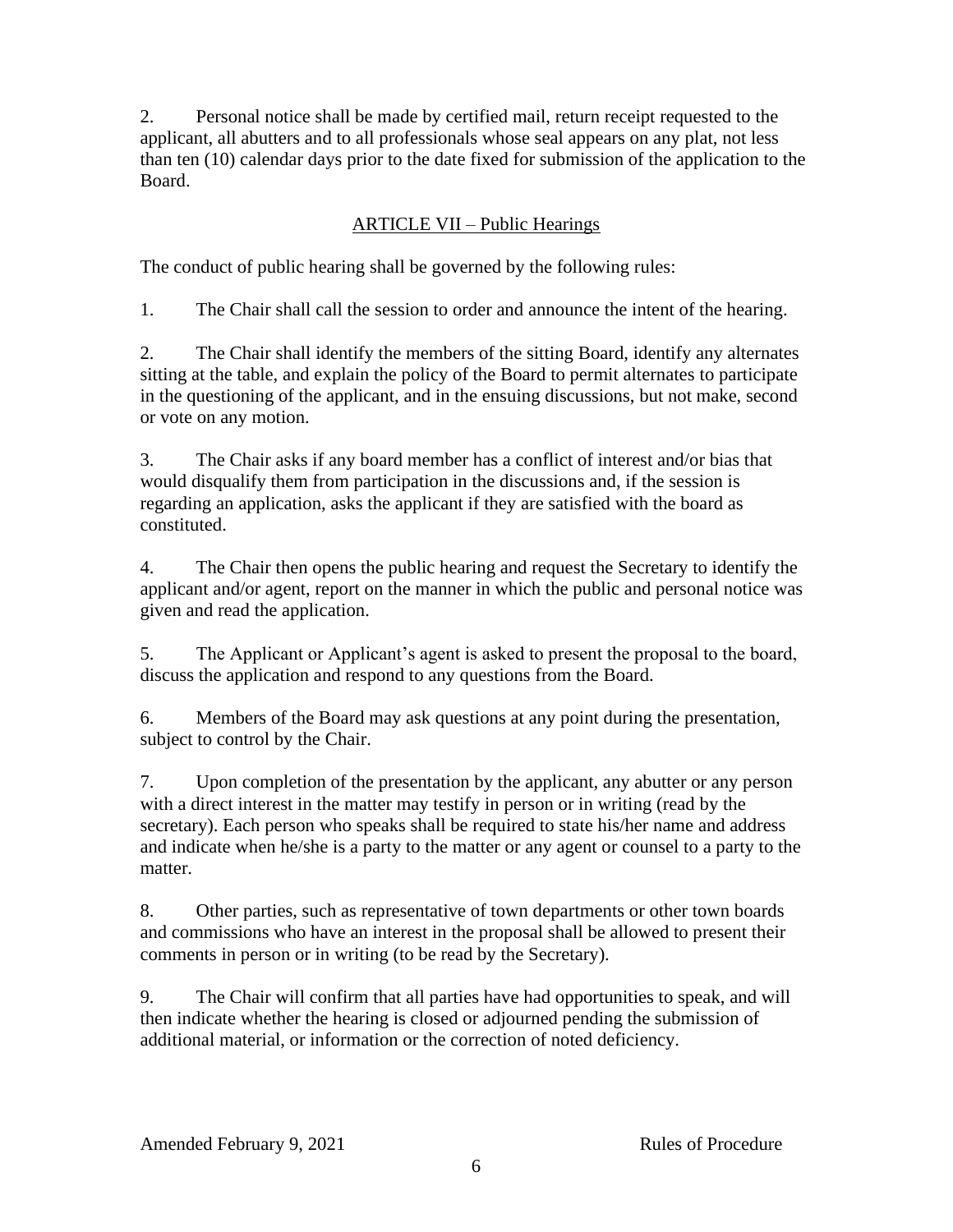10. In the case of adjournment, additional notice will not be required if the date, time and place of the continuation is made known at the adjournment, otherwise the continuation of the hearing will require complete noticing as indicated in Article VI above.

## ARTICLE VIII – Decisions

1. The Board shall render a written decision within sixty-five (65) days of the date of acceptance of a completed application, subject to extension or waiver as provided in RSA 676:4.

2. The Board shall act to approve, conditionally approve, or disapprove.

3. Notice of the decision will be made available for public inspection at the Sharon Meeting House Bulletin Board within six (6) days after the decision is made, as required in RSA 676:3. If the application is disapproved, the Board shall provide the applicant with written reason for this disapproval.

4. Appeals of the Boards decision must be made within thirty (30) days of publishing the notice of decision.

# ARTICLE IX – Records

1. The records of the Board shall be kept and made available for public inspection at the Office of the Town Clerk in the Sharon Meeting House at those hours when the Town Clerk Office is open, or upon special request to the Town Clerk, Town Administrator or the Chair.

2. Minutes of the meeting including the names of Board Members, person appearing before the Board and a brief description of the subject matter shall be open to public inspection with six (6) days of the public meeting as required in RSA 91-A:2II.

3. Draft minutes of all meetings of the Board shall be published on the town website with six (6) business days and will be replaced by approved minutes and signed copies published within six (6) days of approval (effective January 1, 2018).

..

# ARTICLE X – Joint Meetings and Hearings

1. The Planning Board may hold joint meetings and hearing with other "land use boards", including the Zoning Board of Adjustment, the Conservation Commission and similar boards or commissions. Each board shall have discretion whether or not to hold such joint meeting or hearing (RSA 676:2).

2. Joint business meetings with another local land use board may be held at any time when called jointly by the chairmen of the two boards. The meeting must be noticed by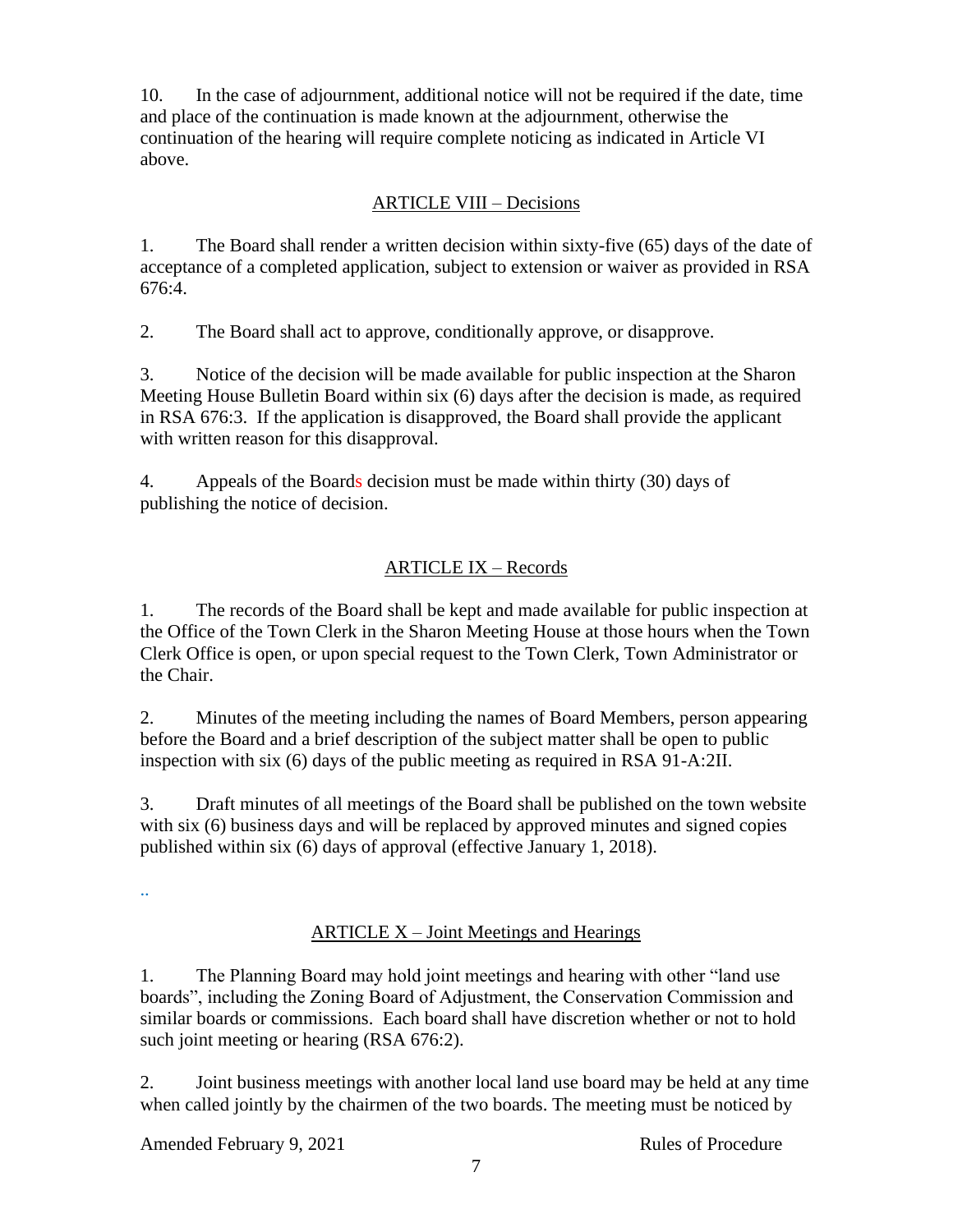posting on the Sharon Meeting House Bulletin Board and on the official Town of Sharon Website at least ten (10) day prior to the meeting and must stipulate the reason or reasons for the joint meeting.

3. A joint Public Hearing must be a formal public hearing when the subject matter of the hearing is within the responsibilities of the boards convened.

4. The Planning Board Chair shall chair all joint meetings and public hearing when the subject matter involves the Planning Board.

5. The rules of procedure for joint meetings and hearing, the subject matter of which involves the Planning Board, shall be the same as the rules of procedure specified in Article VII above, except that the members of both boards will be introduced, and the chairman will give an explanation of the reason for the joint meeting/hearing

6. Each board involved in a joint public hearing shall make its own decision, based on its criteria for the particular matter.

## ARTICLE XI – Nonpublic Sessions

1. The Board may exclude the public only if a recorded roll call vote is taken on a motion to go into nonpublic session which states the statutory basis for the nonpublic session.

2. For the Board, the allowable grounds for holding a nonpublic session are limited to the consideration of the following matters:

- a. The dismissal, promotion or compensation of any public employee or the disciplining of such employee, or the investigation of any charges against him, unless the employee affected (1) has a right to a meeting and (2) requested an open meeting, in which case the request shall be granted [RSA 91-A:3. II(a)].
- b. The hiring of any person as a public employee.
- c. Matters which, if discussed in public, likely would affect adversely the reputation of any person, other than a member of the Board itself, unless such person requests an open meeting.
- d. Consideration of the acquisition, sale or lease of real or personal property which, if disclosed in public, likely would benefit a party or parties whose interests are averse to those of the general community.
- e. Consideration or negotiation of pending claims or litigation which has been threatened in writing or files against the Board or any member thereof because of his membership on the Board, until the claim or litigation has been fully adjudicated or otherwise settled.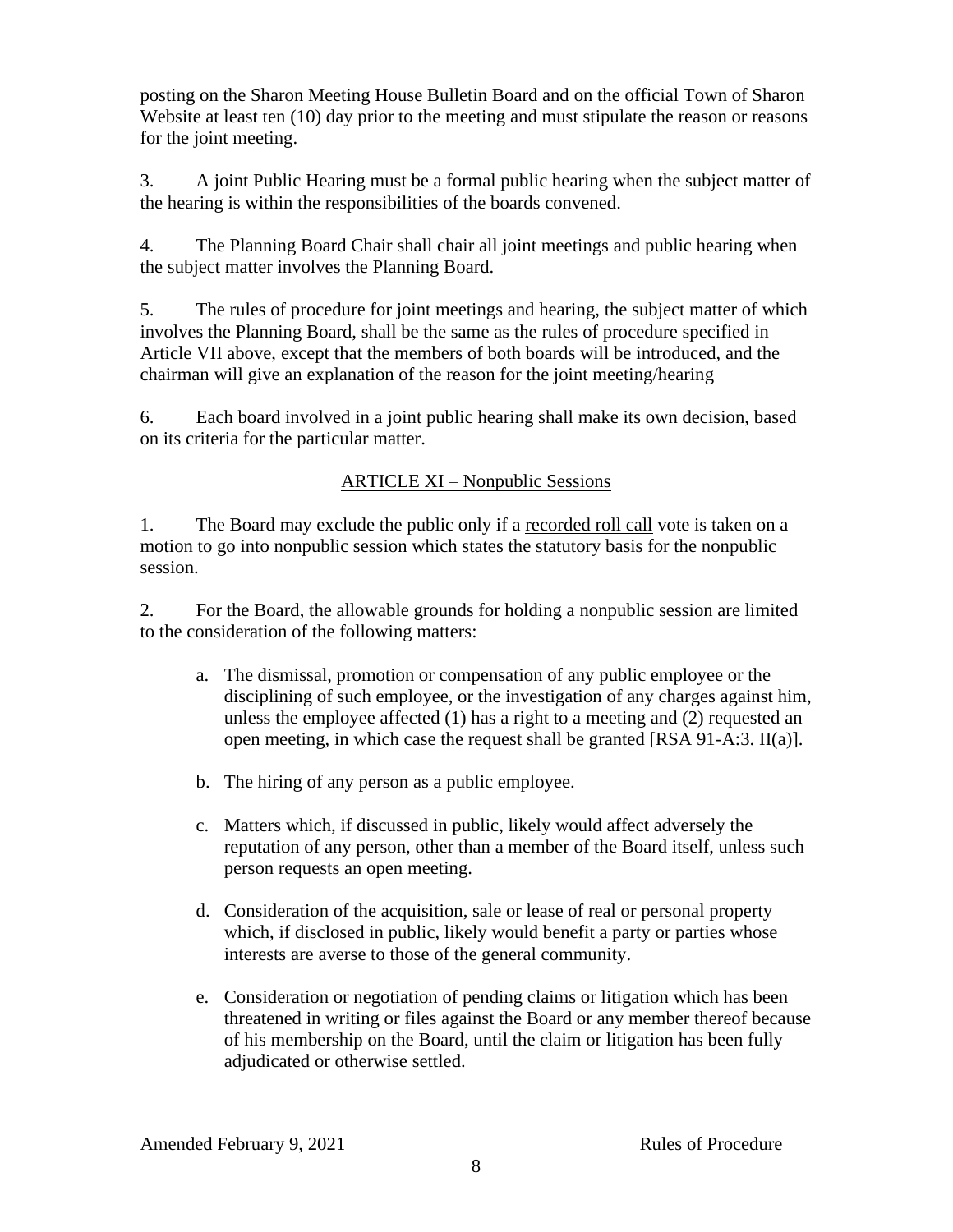3. The Board may take final action in a nonpublic session on matters which may properly be considered in nonpublic sessions.

- 4. Minutes of nonpublic sessions:
	- a. The decision to hold a nonpublic session must be included in the minutes of the open meeting.
	- b. Minutes of nonpublic sessions are required. These minutes (including any decisions reached by the Board) must be disclosed within seventy-two (72) hours unless two-thirds of the members present determine that divulgence of the information would:
		- i. Likely affect adversely the reputation of any person other than a member of the Board or the Board itself, or
		- ii. Render the proposed action ineffective; or
		- iii. Pertain to terrorism.
	- c. The determination not to divulge the information is a "decision" which must be recorded together with the reasons for nondisclosure, and must be recorded in the minutes, although it need not be disclosed until a majority of the members determine that the circumstances set forth in 4.b above no longer apply. This decision must be made prior to returning to open session.

## ARTICLE XII – Submission of Ordinance/Regulation Changes

1. Ordinance Changes: Changes to the Master Plan or the Zoning and Building Ordinance requires a process that includes a public hearing prior to a vote at a Town Meeting, the concerns of the timing required prompts the Board to follow the following procedures:

- A. Anyone wishing to submit a proposal for new Articles or amendments to existing Articles within the Zoning and Building Ordinance or other land use ordinances must provide the Planning Board with a submission on or before the regularly scheduled September Meeting of the board.
- B. The Board will consider the submission and will vote to provide or denying support to the amendment no later than their regularly scheduled October meeting
- C. If the Board supports the submission, then, in conjunction with the proposer(s), will review and prepare the submission for a public hearing, when public input will be heard.
- D. After the public Hearing, the Planning Board will review all the public input and may modify the submission as a result. The Board will then take a final vote on the submission, and if carried by the majority of the Board, will be submitted to the selectmen for inclusion as a ballot item for a Town Meeting.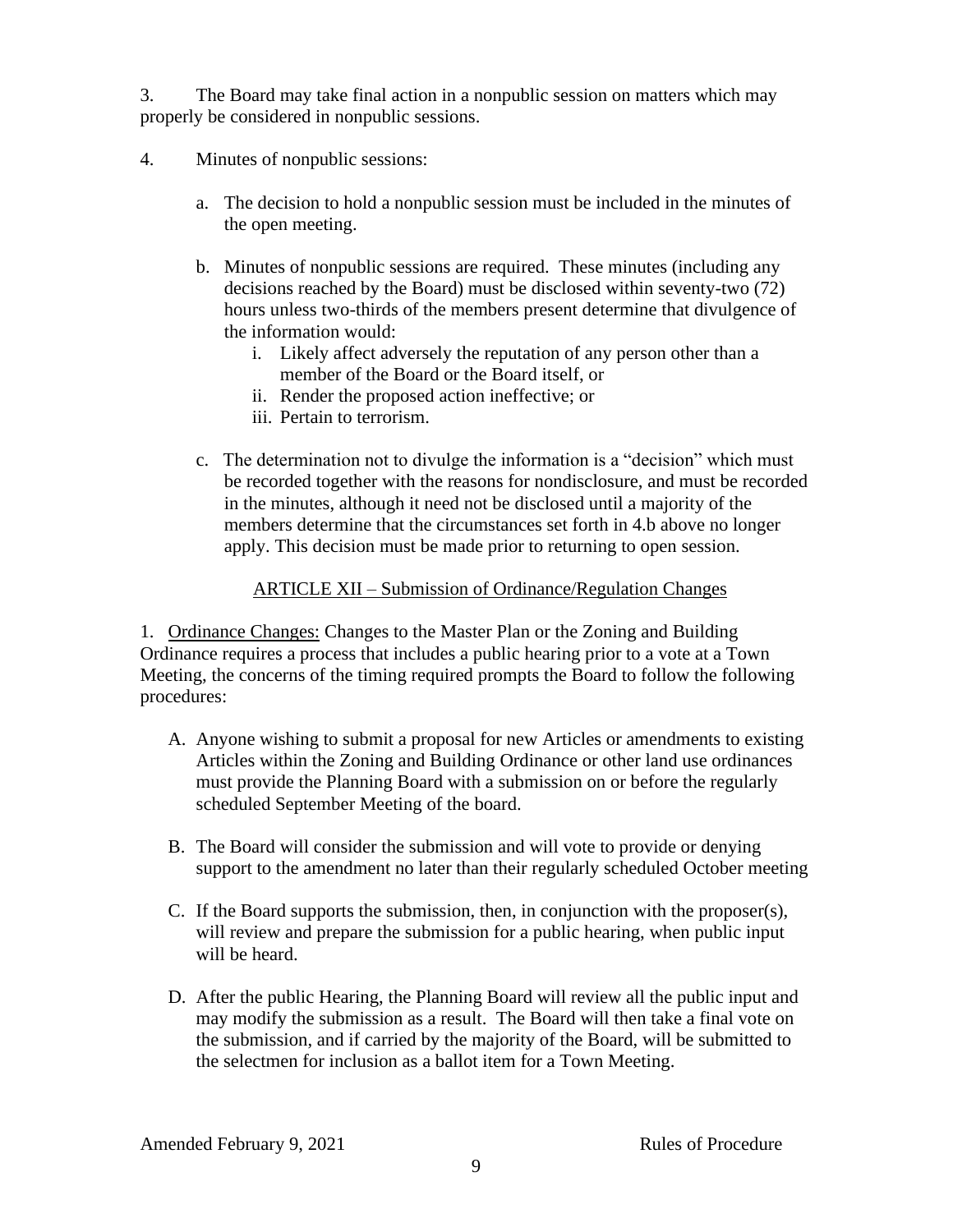- E. Should the Board decline to support the submission or the submission does not get carried by the majority of the Board, the applicant then has the right to petition the selectmen to put the submission on the warrant for Town Meeting.
- 2. Regulation Changes: Changes to Land Use Regulations require a public hearing prior to adoption by a majority vote of the Planning Board.
	- A. Anyone wishing to submit a recommendation for changes in any of the Land Use Regulations should submit their proposal to the Planning Board at a regularly scheduled meeting.
	- B. The Board will consider the proposal and will vote on providing or denying support within sixty (60) days of receipt.
	- C. If the Board supports the proposal, then, in conjunction with the proposer(s), will review and prepare the submission for a public hearing.
	- D. After a Public Hearing, the Board will consider comments received and will vote on final acceptance. If the proposal is carried by the majority of the Board, it will be officially adopted.
	- E. Should the Planning Board decline to support the submission, or should the proposal not receive a majority vote after the public hearing, it will not be adopted.
- 3. Amendment Filing Requirements:
	- A. A copy of each master plan, zoning ordinance, subdivision regulation, site plan review or similar ordinance or regulation adopted by the municipality shall be forwarded to the New Hampshire Office of Strategic Initiatives, with signatures of the Chairman and members of the Planning Board attesting to the date of its adoption.
	- B. All zoning ordinances, subdivision regulations, site plan review regulations, and any similar planning ordinances or regulations, and their amendments, shall be placed on file with the town clerk for public inspection, with signatures of the Chairman and members of the Planning Board attesting to the date of its adoption.

# ARTICLE XIII – Miscellaneous

1. Communications to the Board. All communications to the Board, including applications, petitions, emails, (when specifically directed to the board or appropriate for the board's information) or other referrals, shall be directed to the Chair and shall thereafter be provided to the Board via email, if determined to be of sufficient urgency, prior to the next scheduled meet. All communications with the board should be considered as informational, and should not be responded to, as such might be construed as a violation of "Right to Know".